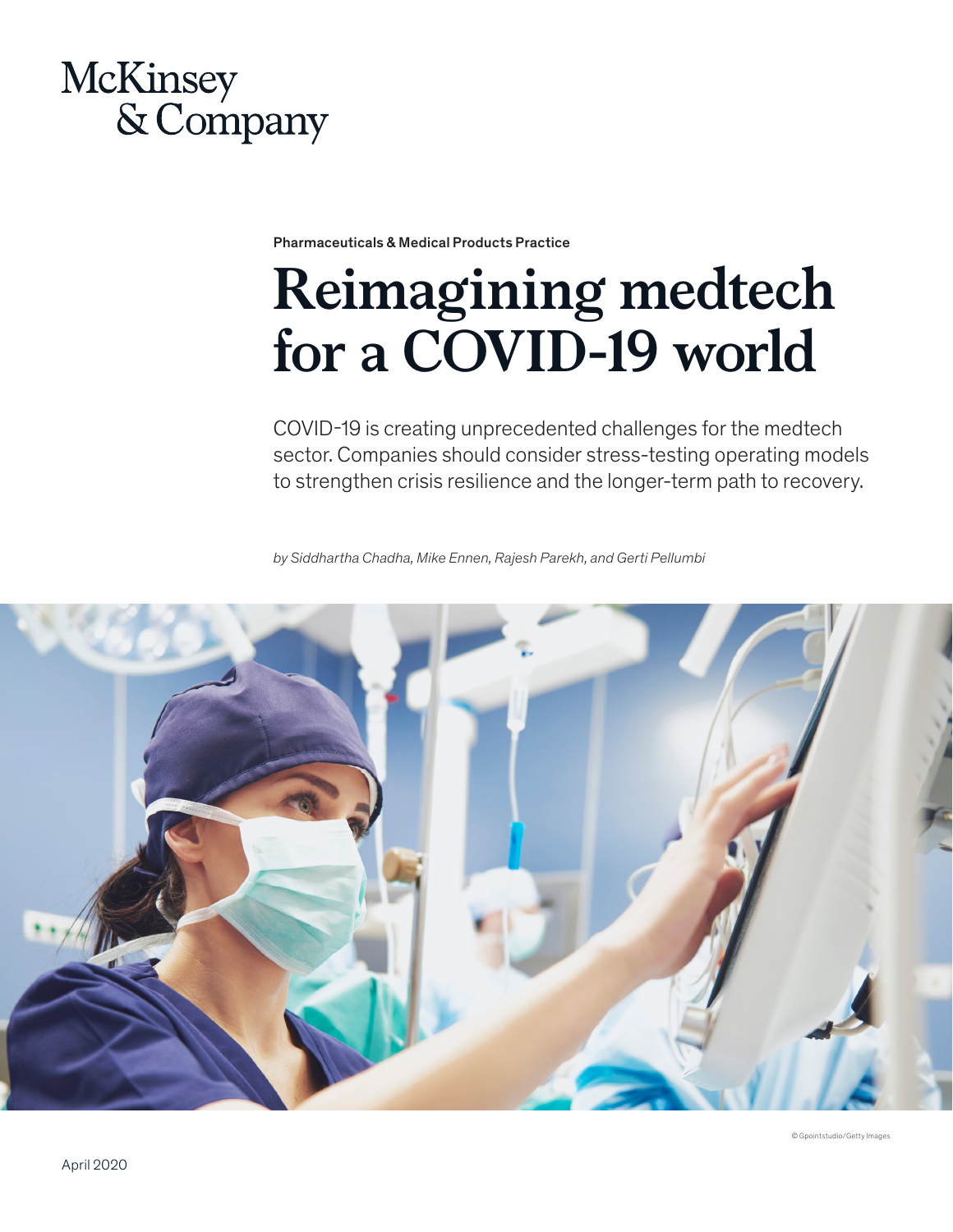COVID-19 has presented a humanitarian crisis like no other, with nearly two million infected by the virus and tens of thousands of lives lost. Indeed, the speed and depth of disruption due to the pandemic is creating unprecedented challenges for societies and economies across the world. This is especially clear on the frontlines of healthcare delivery. As infections spread around the world, health systems have redirected substantial resources to COVID-19 response efforts.

COVID-19 has put the medtech industry at center stage with unparalleled demand for diagnostic tests, personal protective equipment (PPE), ventilators, and other critical medical supplies. In addition to the extraordinary measures underway to rapidly ramp up manufacturing capacity and capabilities, medtech leaders are also looking outside their normal sector boundaries to explore creative solutions to further supplement capacity, such as partnerships with companies outside the sector, open-source equipment design, and deployment of medically trained employees to support public-health needs.

The medtech industry is also being affected by the dramatic drop in elective medical procedures, many of which are being postponed or cancelled so that hospitals can focus resources on treating COVID-19 patients. In fact, McKinsey's models project a 60–80 percent decline in elective procedures in the second quarter of 2020 for Europe and the United States, with an additional 40–50 percent decline in the third quarter. Another concern: when the recovery begins, it could be accompanied by a resurgence of demand for both elective and delayed essential procedures, straining business models and financial resilience.

This crisis has seen the medtech industry quickly recalibrate across the value chain to serve healthcare's critical needs. But beyond the immediate crisis response, medtech companies should consider additional imperatives —particularly over the next three to nine months—to strengthen crisis resilience and plan for recovery. Building and

stress-testing several scenarios for procedures and product demand will be critical for identifying areas of risk and opportunity and navigating through the crisis.

The planning and actions taken in the short term can have significant implications, not only for medtech's continued resilience in the crisis, but in shaping its longer-term recovery for what is likely a significantly different future for healthcare and the medtech industry.

## **Impact scenarios for the United States**

McKinsey has built a detailed model of COVID-19's impact on medical procedures (for the United States and Europe), which we used to create a model for predicting the potential impact on medical device sales in consumables and implants (Exhibit 1). It draws from county- and region-level demographics and predicts potential epidemiology based on several potential scenarios that take into account local-level response to the disease.

Our modeling considers two broad scenarios for COVID-19 case growth: V-shaped recovery and W-shaped recovery.

In V-shaped recovery, across most of Europe and the United States, COVID-19 infections would peak in late April or early May 2020 and then decline rapidly by the end of July. In this scenario, the impact on medtech is material: procedures would decline by approximately 70 percent in the second quarter, and up to 45 percent through the third quarter, compared with 2019. Procedures would then see a rapid ramp-up for the next three quarters to catch up on delayed elective procedures.

In W-shaped recovery, COVID-19 infections would decline from July through August followed by another round of global reinfection in September through October. In this scenario, the impact on medtech is also meaningful: procedures would decline by 69 percent and 45 percent in the second and third quarters, respectively, compared with last year. Continued declines in infections from the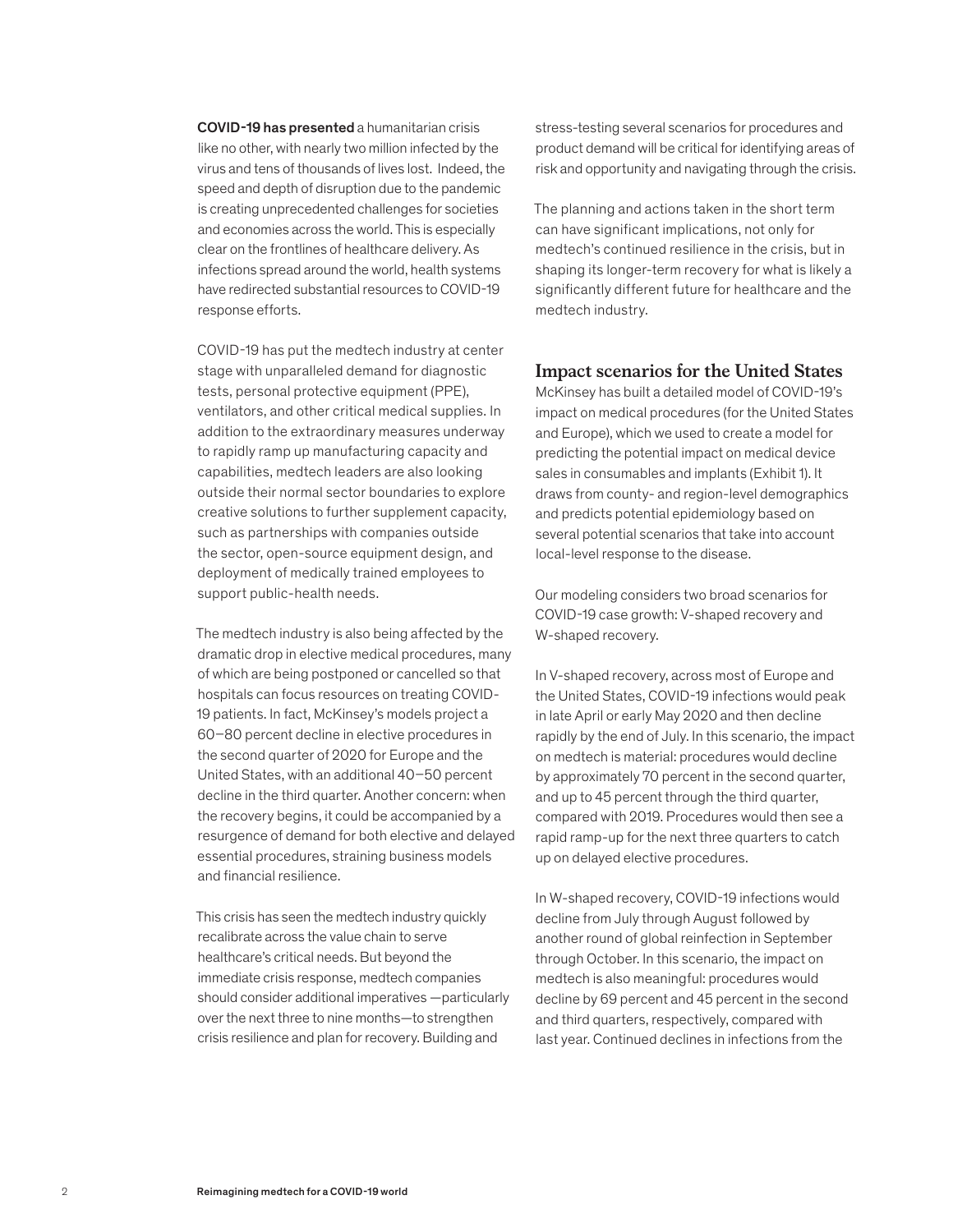## Exhibit 1

## Scenarios suggest significant declines in US procedures and recovery starting in Q4 2020.

## Change in expected quarterly procedure volume (pre-pandemic),  $\%$ <sup>1</sup>



#### US procedural breakdown by level of electiveness, %, weighted average of procedure within each speciality

| Urgent/nonelective                    | Elective/time sensitive | Elective/not time sensitive                                      |                                                    |                                                                  |
|---------------------------------------|-------------------------|------------------------------------------------------------------|----------------------------------------------------|------------------------------------------------------------------|
|                                       |                         | 2020 expected<br>procedure volume<br>(pre-pandemic),<br>millions |                                                    | 2020 expected<br>procedure volume<br>(pre-pandemic),<br>millions |
| Aesthetic, dermatological,<br>plastic |                         | 27.3                                                             | Ear, nose, and throat                              | 4.3                                                              |
| GI endoscopy                          |                         | 16.3                                                             | Interventional cardiology<br>and electrophysiology | 3.3                                                              |
| Urology                               |                         | 10.5                                                             | Peripheral vascular                                | 1.3                                                              |
| Orthopedic and spine                  |                         | 8.4                                                              | Neurology                                          | 1.1                                                              |
| General                               |                         | 7.4                                                              | Cardiovascular                                     | 0.7                                                              |
| OB/GYN                                |                         | 6.8                                                              | Other (eg, stereotactic<br>radiosurgery)           | 0.3                                                              |
| Ophthalmology                         |                         | 4.7                                                              |                                                    |                                                                  |

<sup>1</sup> Estimated based on "moderate transmission" epidemiology model, which assumes US COVID-19 case count peak between near the end of April and significant decline around September 2020 as well as strong government or social disease-control measures (eg, forced physical distancing for a prolonged period). Source: LSI; expert and clinician interviews; McKinsey analysis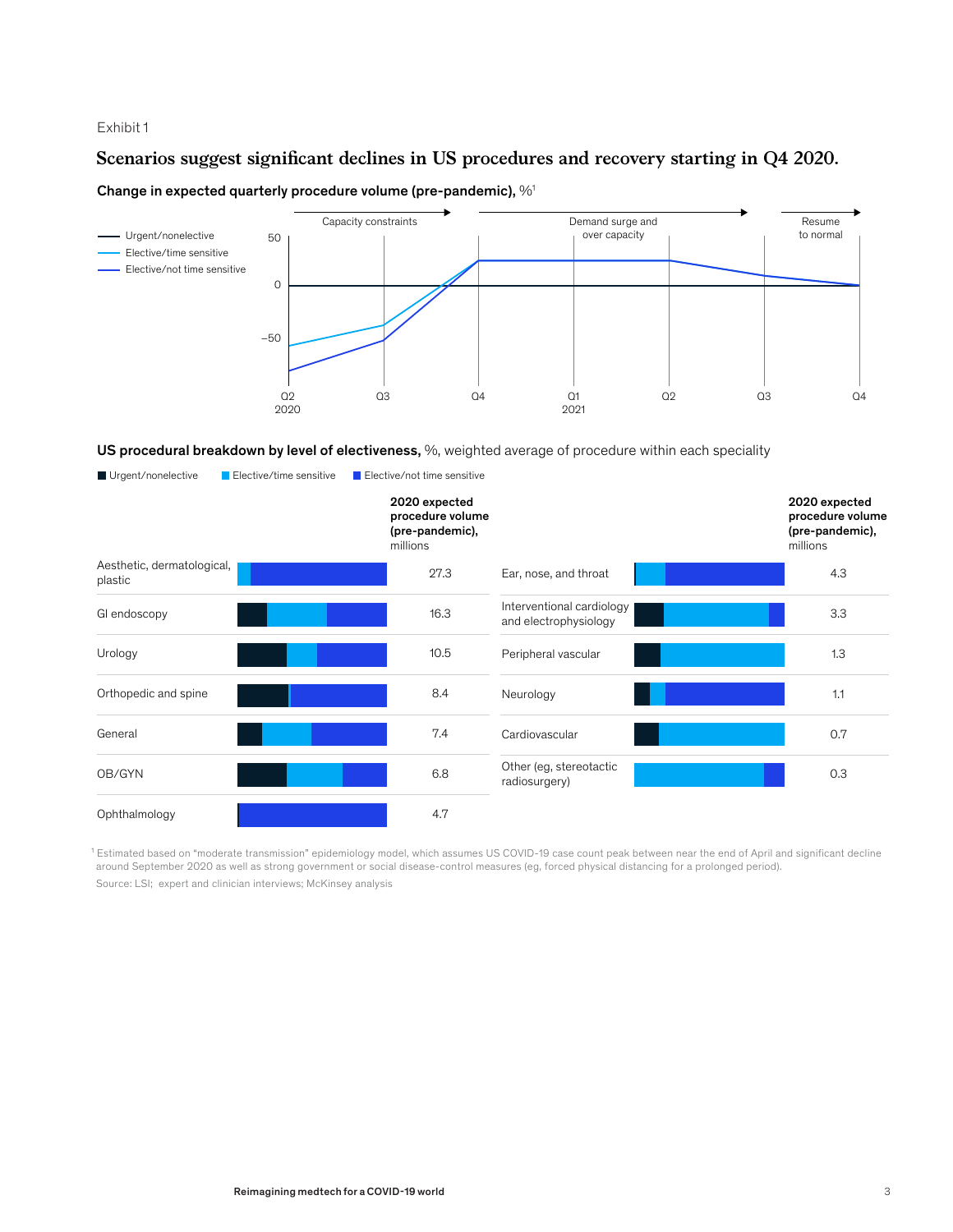fourth quarter of 2020 through the first quarter of 2021 would precede a medtech recovery in the second quarter of 2021.

We have also developed scenarios for how the pandemic could influence capital purchases across several major medtech product categories. Three categories of capital equipment purchasing behaviors emerge with different demand curves (Exhibit 2):

- 1. *Accelerated capacity.* This applies to equipment that is essential to save the lives of critical COVID-19 patients. This equipment—primarily ventilators and PPE—is where we face universal shortages. Likewise, equipment to diagnose, monitor, and treat COVID-19 patients—such as anesthesia devices, mobile X-ray and ultrasound equipment, and infusion pumps—face select, localized shortages.
- 2. *Maintained capacity.* This applies to equipment used in COVID-19 treatment or that requires replacement—such as CT machines, dialysis equipment, or ECMO machines. Purchasing  $\mathsf{F}$  in  $\mathsf{F}$  is missing.

cycles for these are generally already planned and part of existing capital expenditure budgets.

3. *Deprioritization.* This applies to equipment not useful in COVID-19 treatment—such as MRI, surgical (both minimally invasive and robotic), and mammography equipment—and likely at sufficient capacity for recovery.

Regardless of which scenario transpires, given the significant toll of COVID-19 on the medtech industry's financial viability and business models, it will be critical for all companies to have a detailed analytical understanding of likely demand fluctuations, at the local and county levels and by business segment. Indeed, there are many uncertainties and many predictions are likely to be wrong, but building and stress-testing several scenarios for procedures and product demand will be critical for navigating through the crisis.

## **Crisis response and resilience**

Medtech crisis teams are focused on immediate crisis response: keeping employees safe, ensuring

#### Exhibit 2

## **Phases of the pandemic cycle impact the demand for equipment.**

#### Changes in US sales across the pandemic curve for medtech products<sup>1</sup>



<sup>1</sup> Baseline is 2019 orders per market reports, divided by four.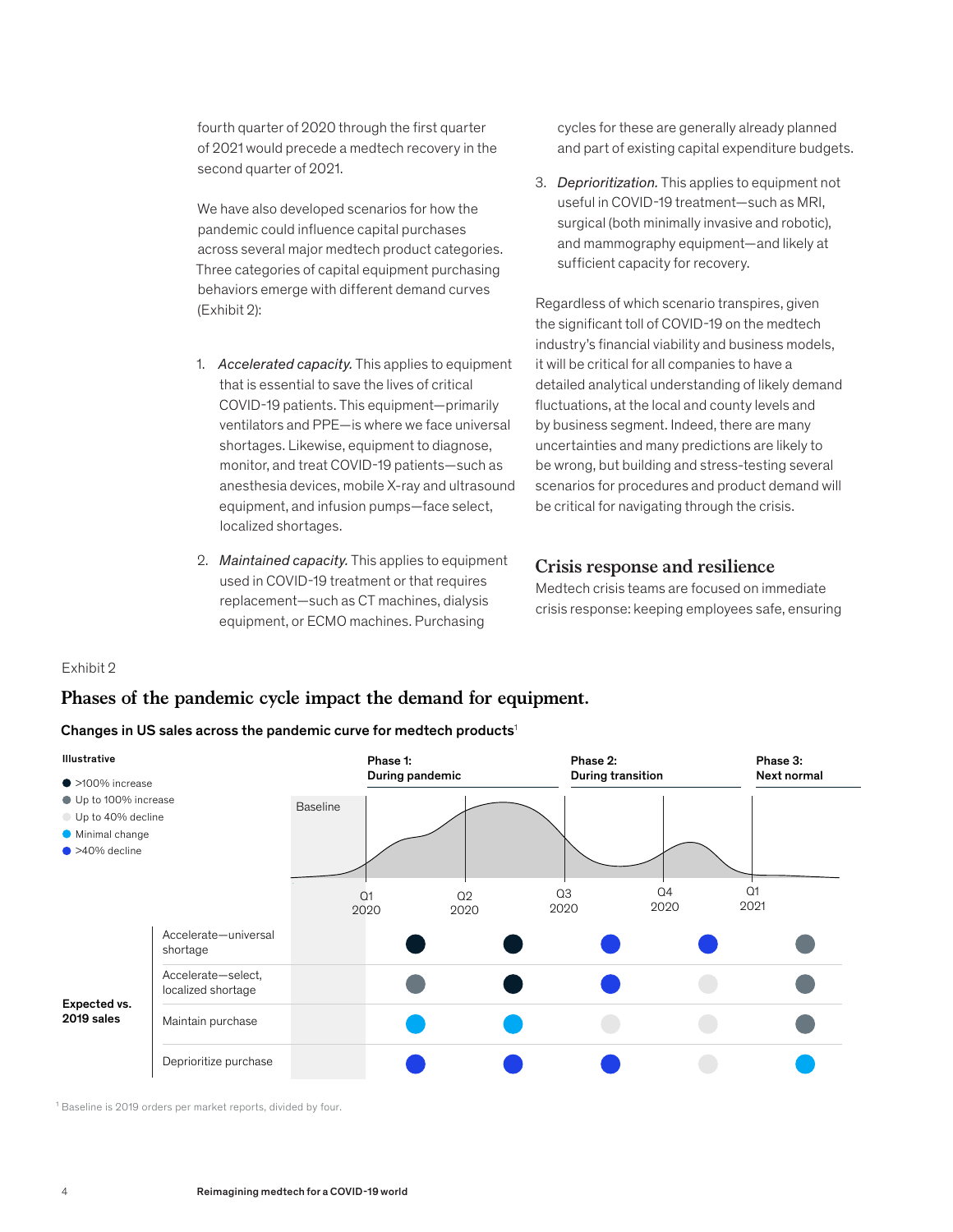business continuity, and dealing with the rapid changes in the healthcare ecosystem and the macroenvironment. This has included rapidly scaling parts of their business to meet the increasing needs of the healthcare community during this crisis such as production of ventilators and PPE—while adapting to dramatic slowdowns in other areas. This has also involved adapting to the rapid shifts in the location of care and patient behavior. In fact, telemedicine and long-discussed remote care have seen more progress in just a few weeks than in preceding years, and payer coverage may help sustain these changes long-term.

We are also seeing patient behavior evolve in unexpected ways. In especially hard-hit areas (such as Lombardy, Madrid, or New York), hospitals are reporting estimated drops of 70 percent and more in STEMI heart attacks.<sup>1</sup> Emergency room visits are also down by half or more, and admissions unrelated to COVID-19 follow similar or even more accelerated declines.² It is speculated, for example, that there are less heart attacks because lifestyle changes triggered by the pandemic have eliminated some common causes—such as abrupt physical exertion. But fear of COVID-19 infection could also be preventing sick people from seeking treatment. The resulting backlog of essential care will have ramifications now and for many months to come. It's too early to say whether these changes in behavior reflect a longer-term reset of patient expectations and care consumption, but medtech leaders should monitor this closely.

Beyond their immediate crisis response, medtech companies should consider stress-testing their operational models under various scenarios and identify the areas of biggest risk and opportunity. This will inform major initiatives to strengthen operations and business resilience.

While each company has its own starting point and portfolio, most should consider five key areas where action may be needed, including supply-chain management, cash preservation, go-to-market

models, customer support, and clinical trial design.

#### Supply-chain management and reliability

Customer demand and the resulting pressures placed on the supply chain will vary tremendously from product to product. Global supply chains are also more connected than ever. Although most capital purchases and the number of elective—and even essential—procedures will decrease in the near term, supply of related products (such as surgical tools, syringes, suture material, and gauze) may still be in short supply. In fact, our research has found that more than 90 percent of global annual medical-device exports come from countries that are now in some form of quarantine.

Against this backdrop, most medical-device companies are engaged in end-to-end risk assessments to gauge points of vulnerability and ensure supply continuity. In the near term, medtech companies should consider activating supply contingency plans, repositioning inventory to areas of greatest need, and making all reasonable attempts to protect the health and safety of workers on the manufacturing floor.

While most companies focus on managing the immediate downside risks, they also should determine when they plan to ramp up production of products not intended for COVID-19 treatment for example, by mapping out the relevant leading indicators by geography and business segment so they can capture the rebound from the backlog of cases.

#### Preserving cash

CFOs are playing central roles in navigating their organizations through the crisis. To date, many have been focused on tactical workforce and programmatic decisions as well as on steps to ensure liquidity, including modifying or suspending dividends and stock buybacks. Many are taking advantage of favorable rates in capital markets. CFOs and finance leaders should also consider a specific set of actions both during the crisis and

<sup>1</sup> Shelley Wood, "The mystery of the missing STEMIs during the COVID-19 pandemic," *TCTMD*, April 02, 2020, tctmd.com.

<sup>2</sup> William Feuer, "Doctors worry the coronavirus is keeping patients away from US hospitals as ER visits drop: 'Heart attacks don't stop,'" CNBC, April 14, 2020, cnbc.com.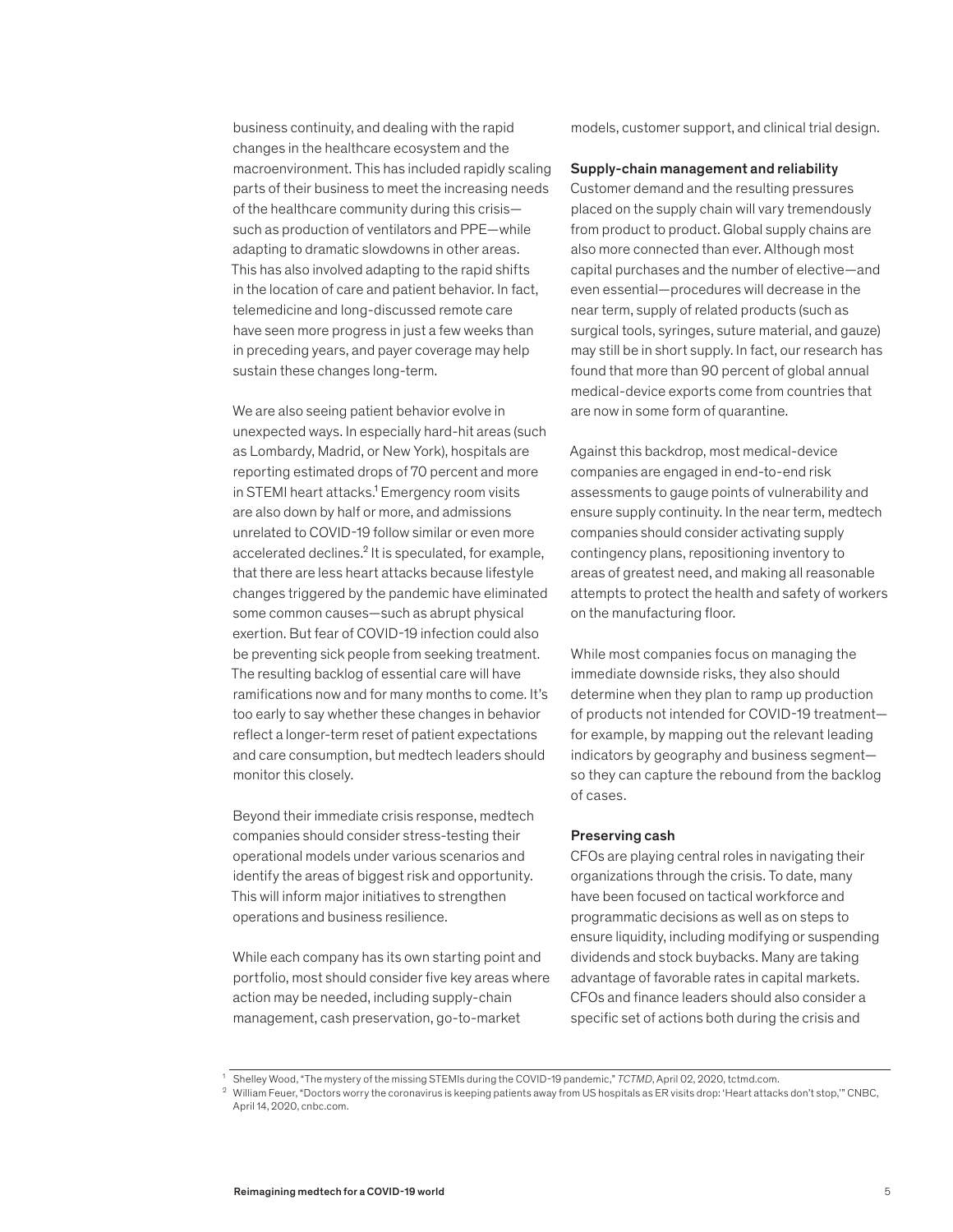afterward to stabilize the business: weathering the storm and building resilience in the near term while building and retooling to support market recovery.

Initiatives related to collections, reordering frequency and batch size, and payment terms offer some of the most attainable opportunities. In fact, according to our benchmarking analysis, each such initiative has the potential for a rapid 3 to 5 percent increase in cash flow. Additionally, changes to production—just-in-time, inventory pooling and rationalization, and standardization—can free up more cash. The impact of these initiatives should be rigorously tracked in conjunction with appropriate cash controls and customer considerations.

#### Digitizing your go-to-market model

Even under a V-shaped recovery scenario, medtech companies should consider innovating how they reach their customers and provide service and case support. In addition, the playbook for launching new products and services may need to be thoroughly rethought. Companies should also consider quickly prioritizing and scaling new digital capabilities to enable digital touchpoints with their customers (such as online customer service representatives, webinars with key opinion leaders, professional education, and conferences for professional industry associations). Some medtech firms are also rapidly expanding other digital capabilities for example, shifting investment to digital media, digital detailing, or creating digital product demonstrations—to further strengthen go-tomarket models.

The majority of medtech companies will be reluctant to make structural changes to their commercialfield sales force and service teams in the near term. However, under most scenarios, some degree of restricted access to hospitals and customers is likely for the next two to three quarters. During this time, companies should consider using this opportunity to engage physicians and patients selectively and thoughtfully to understand new ways to serve them. Examples might include applying design thinking to reimagine patient journeys,<sup>3</sup> retraining or upskilling their sales force and service teams, and being

flexible with customers who may have special needs or concerns regarding commercial terms over the next 90 days or so.

Companies that keep physician and patient engagement high, rapidly scale up their digital capabilities, and more accurately anticipate where and when to deploy (or pull back) commercial resources, inventory, and other investments are the ones most likely to come out of this crisis stronger and well positioned for the postcoronavirus recovery.

#### Customer-support and -enabling functions

Many medtech companies did not have remoteworking crisis response plans in place for their customer-support functions. And given the pandemic-related challenges in countries that are popular off-shoring destinations—such as India or the Philippines—many companies that rely on offshore centers for support are facing a drop-off in service levels.

In addition to near-term actions to improve service levels, companies should consider rethinking their customer support processes, apply lean principles to their operations where appropriate, and scale up the use of automation technologies. Similar to the high-tech industry, medtech companies should adopt a customer success mindset in assessing the entire customer journey—that is, the complete set of interactions a customer has with a brand—to help ensure their products and services are providing the most value to their customers.

#### Clinical trial design and strategy

COVID-19 has created risk both in trial success and execution. Clinical leadership should meet with their primary investigators, data safety monitoring boards, and clinical event committees to evaluate the risk and develop mitigation strategies. Regardless of whether companies decide to continue enrollment for a trial, they may need significantly different approaches to patient followup. Companies should also look to expand the potential applications of real-world evidence in their integrated evidence-generation plans.

<sup>&</sup>lt;sup>3</sup> For more on design thinking, see "The power of design thinking," March 2016, McKinsey.com.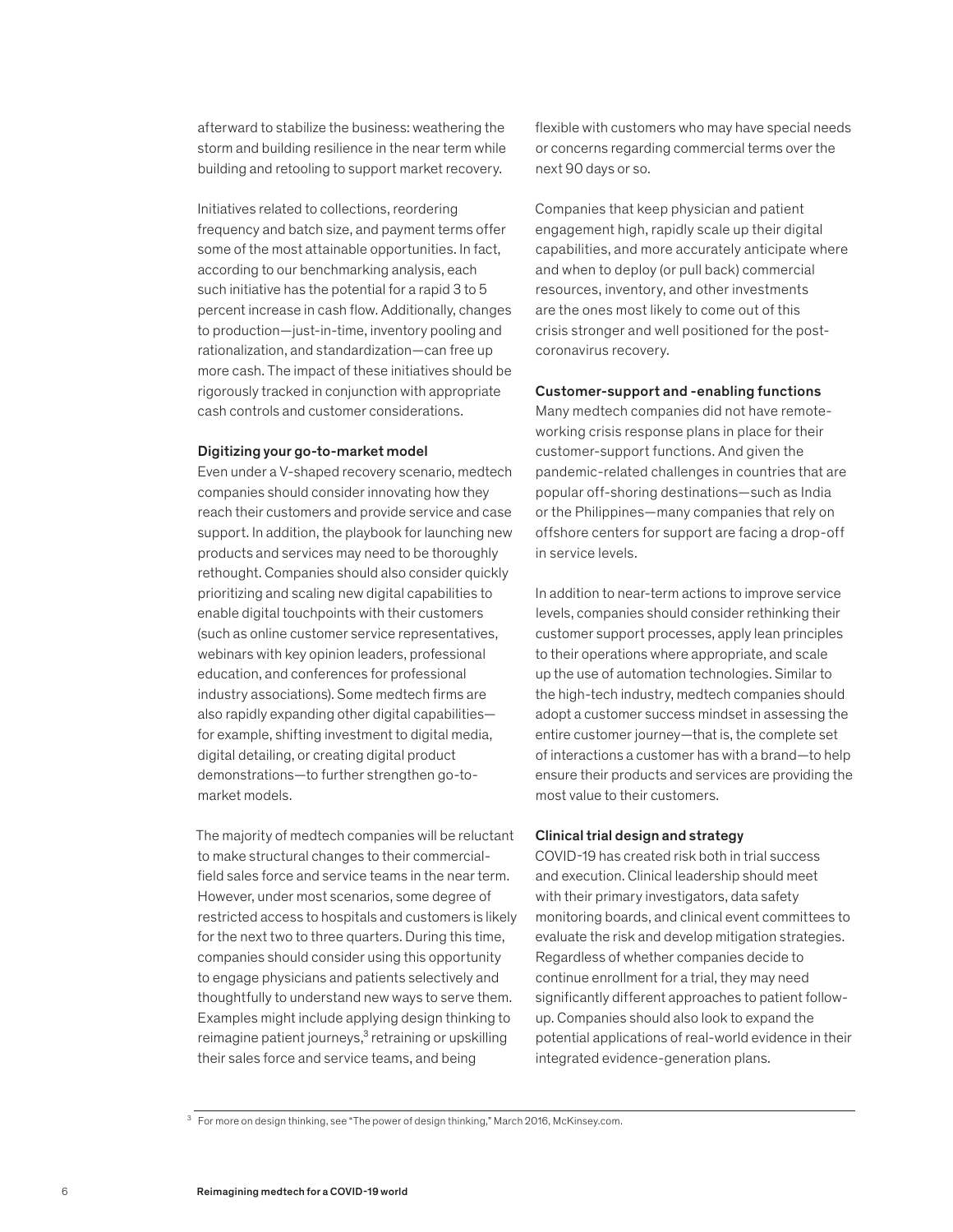Most medtech R&D programs progress over a long period of time with fewer quick-pivot options. However, budget-driven cutbacks may force a rapid prioritization of projects. R&D leaders and their upstream marketing colleagues should be prepared to make recommendations on which projects to continue or postpone. In the near-term, companies should also consider activating any capabilities that can enable remote care. For example, some devices may carry monitoring and communication functions, but a provider interface or delivery mechanism has not been developed. These are potentially quick improvements that would align with clinical need.

## **Reimagination and reform**

When the recovery from the pandemic begins, pentup (though perhaps partial) demand, such as in elective orthopedic surgeries, could cause a surge of growth for the medtech industry. However, the timing of recovery is certain to be uneven across geographies. In the United States, for example, New York and New Jersey are struggling under an enormous disease burden, while some hospitals in Seattle remain half full and are discussing the restart of elective procedures.<sup>4</sup> These dynamics will play out in other states and nations in the months ahead and medtech executive teams should consider whether their organization is ready, including commercial strategy, staffing models, R&D, and product portfolios.

#### Commercial organization readiness

When growth restarts, medtech commercial-field forces, for both sales and support, will continue to encounter a challenging environment. Providers are likely to face operational challenges as they try to ramp up elective care while dealing with deferred essential care. However, access to healthcare professionals and administrators may continue to be partially restricted. Provider systems will still be recovering financially and likely be cautious with capital expenditures.

Moreover, several customers—such as surgery centers, office-based practices, and struggling hospitals—may continue to be financially strained by

the crisis and may face consolidation or restructuring. These and other changes may even render many pre-pandemic customer segmentations obsolete. An account-by-account engagement plan with revised contracting, practice-rebuilding initiatives, and training and capability-building investments can help to support customers through the crisis recovery.

Another important consideration is that the location and structure of care delivery is likely to change for many therapeutic categories. This poses a challenge for product development, and it also requires commercial teams to adapt in considering how to effectively incorporate the appropriate pricing and contracts to support the changes in care services and delivery. Digital tools developed and scaled during the crisis could enable some medtech companies to thrive in the longer term.

Finally, developing new regional and country models with greater flexibility in their cost structures can help absorb both downside- and upside-demand shocks.

#### Resource reallocation and portfolio strategy

Medtech companies have historically been slow to move internal resources across business segments and across regions. Now is the time to establish processes that can anticipate market demand and shift staffing as needed to quickly accommodate changes. This will require increased investment in employee cross-training as well as new processes to rapidly scale up support services. Companies that fail to adapt their resource allocation after COVID-19 may miss out on at least part of the return to growth.

As a complement to internal resource allocation, it will also be important for medtech players to take a critical look at their portfolios. Especially under a prolonged crisis scenario, significant changes in market structure and in valuation premiums can be expected. Companies that are prepared to reshape their portfolio will be better positioned to come out stronger in the post-pandemic world.

## Clinical trial strategy and product design

In the pandemic-recovery phase, executing clinical trials will continue to be a challenge. Clinical

<sup>4</sup> Feuer, "Doctors worry the coronavirus is keeping patients away from US hospitals as ER visits drop," CNBC.